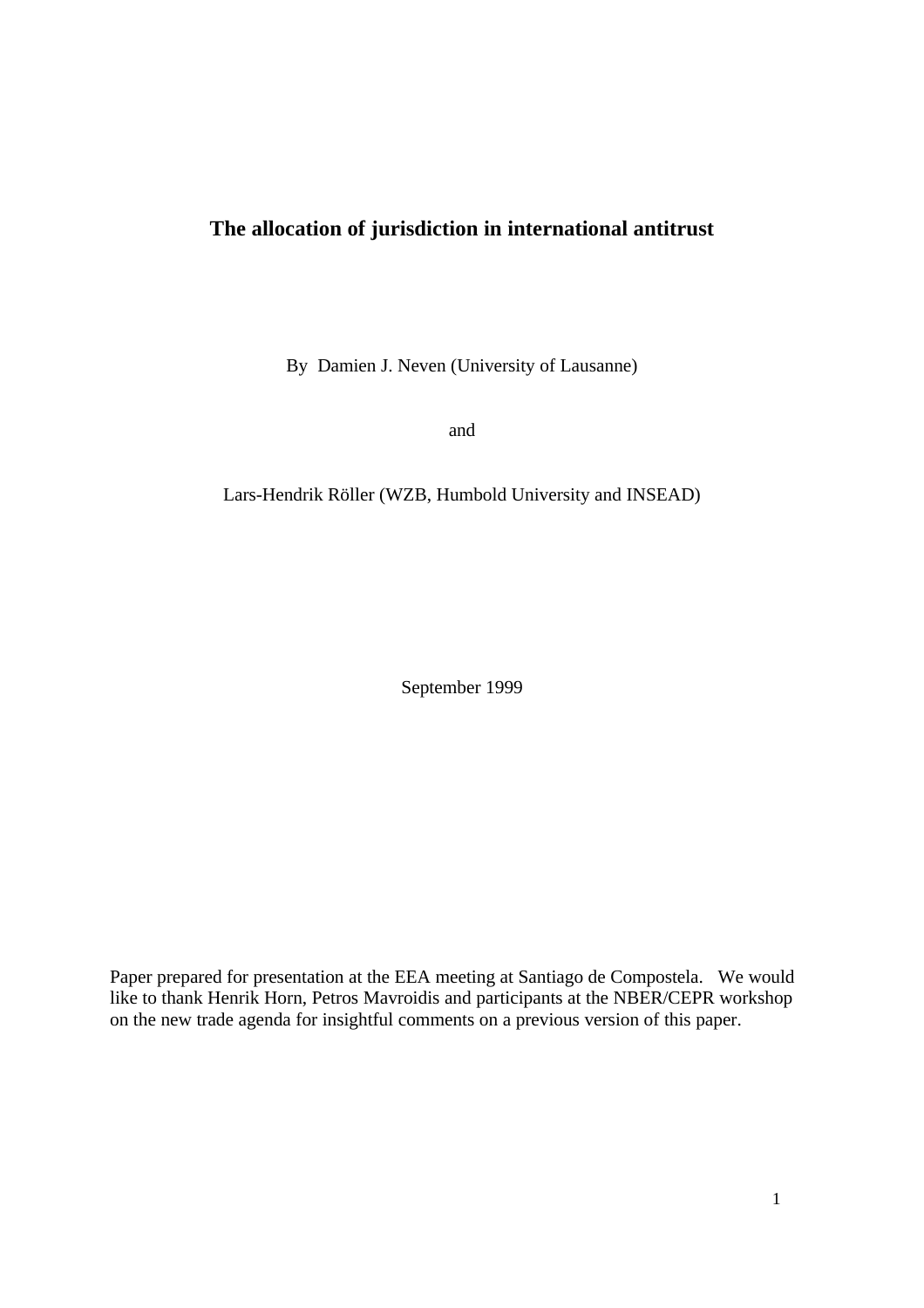#### **Abstract**

In this paper, we consider the organisation of international antitrust as an issue of institution design which involves a trade-off between an inadequate internalisation of external effects across jurisdictions and the risk of capture in a centralised agency. We focus on the first element of the trade-off and on merger control. We first point out that the current framework of public international law allows for wide discretion in the assertion of jurisdiction. We then consider various allocation of jurisdictions in a stylised model of international merger control which attempts to capture the essential features of the objectives being pursued and of the procedures being implemented in the major jurisdictions. We find that in this framework, much of the scope for conflict disappears. The fact that conflicts actually often arise in global industries must then be associated with the pursuit of objectives that antitrust authorities are not supposed to pursue. We also find that the allocation of jurisdiction matters surprisingly little for the final outcome.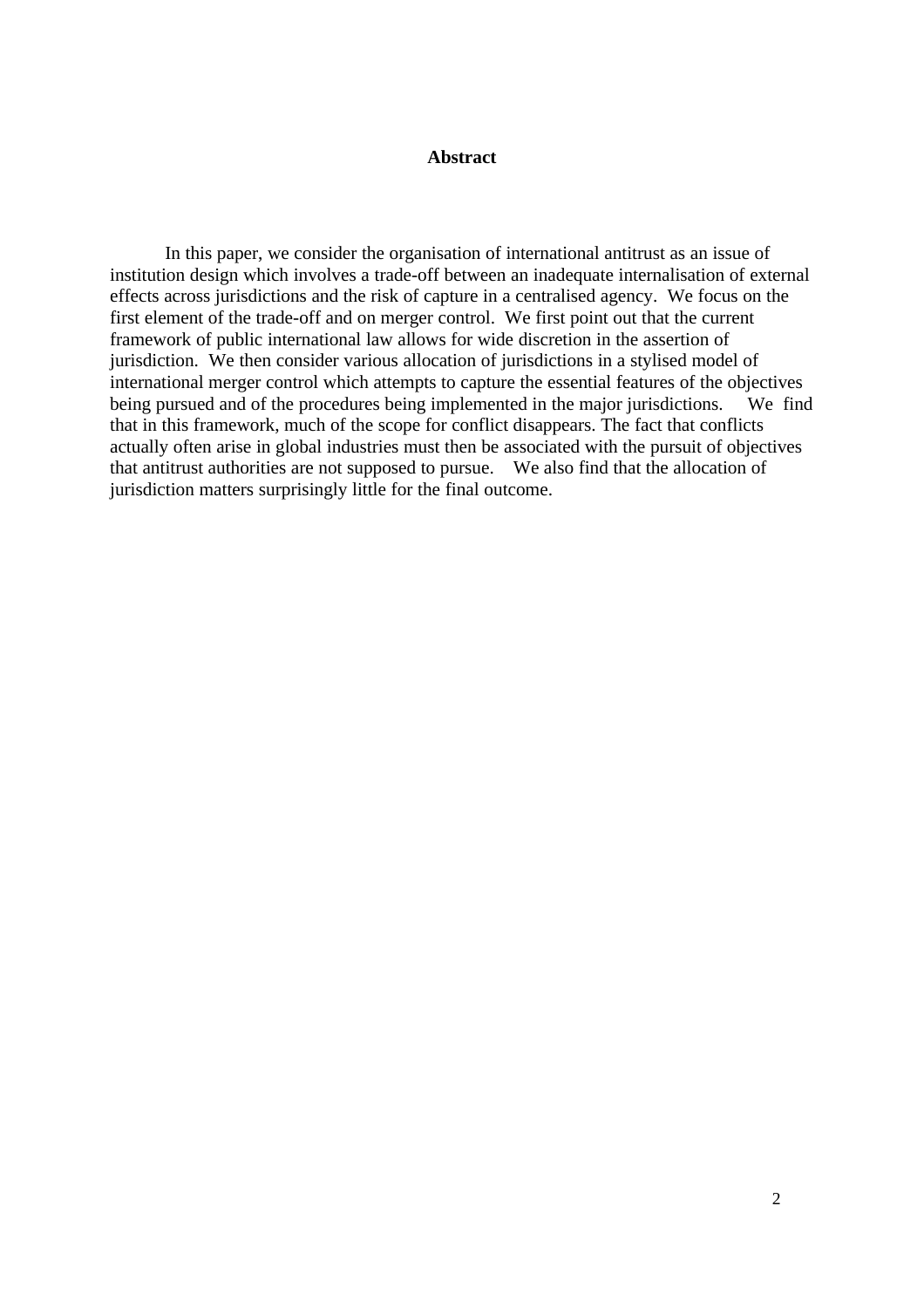# **0. Introduction**

A number of high profile cases have recently underlined potential conflicts between countries in the implementation of antitrust rules. For instance, the EU commission decided in 1991 to ban the acquisition of *de Havilland* , a Canadian company active in the regional aircraft market by a French/Italian consortium (*Aérospatiale/Alenia*). The Canadian antitrust authorities however had allowed the deal to go through and both the French and Italian government had expressed support. This is thus an instance where two authorities reviewed the same operation and where the most restrictive authority prevailed. More recently, in 1997, the merger between *Mc Donnell-Douglas* and *Boeing* led to an important conflict between US and EU antitrust authorities, which spilled over to their political masters. This merger was allowed by US authorities at a time when EU authorities were expressing serious concerns. The conflict escalated and a trade war was avoided at the last minute when the parties accepted to modify their operation to satisfy the demands of the EU. Another serious conflict has arisen this spring when the European Court of Justice confirmed a decision by the European Commission to ban the merger between *Lonrho* and *Gencor*, two South African companies involved in the mining and processing of platinum. The South African antitrust authority has however allowed the operation to go through. Its Minister of trade and industry has even officially provided support to the private parties in front of the European Commission.

If the active enforcement of antitrust rules has been contentious, the lack of enforcement has also been a source of concern. For instance, in the recent *Kodak/Fuji* case, it has been alleged (by US authorities on behalf of Kodak) that the Japanese antitrust authority (the Fair Trade Commission) had failed to implement its own legislation towards vertical restraints in the distribution of photographic film in Japan. As such failure to implement domestic laws would have the effect of erecting an import barrier, it has been the object of an arbitration in the WTO.

These cases illustrate the existence of conflict in the implementation of competition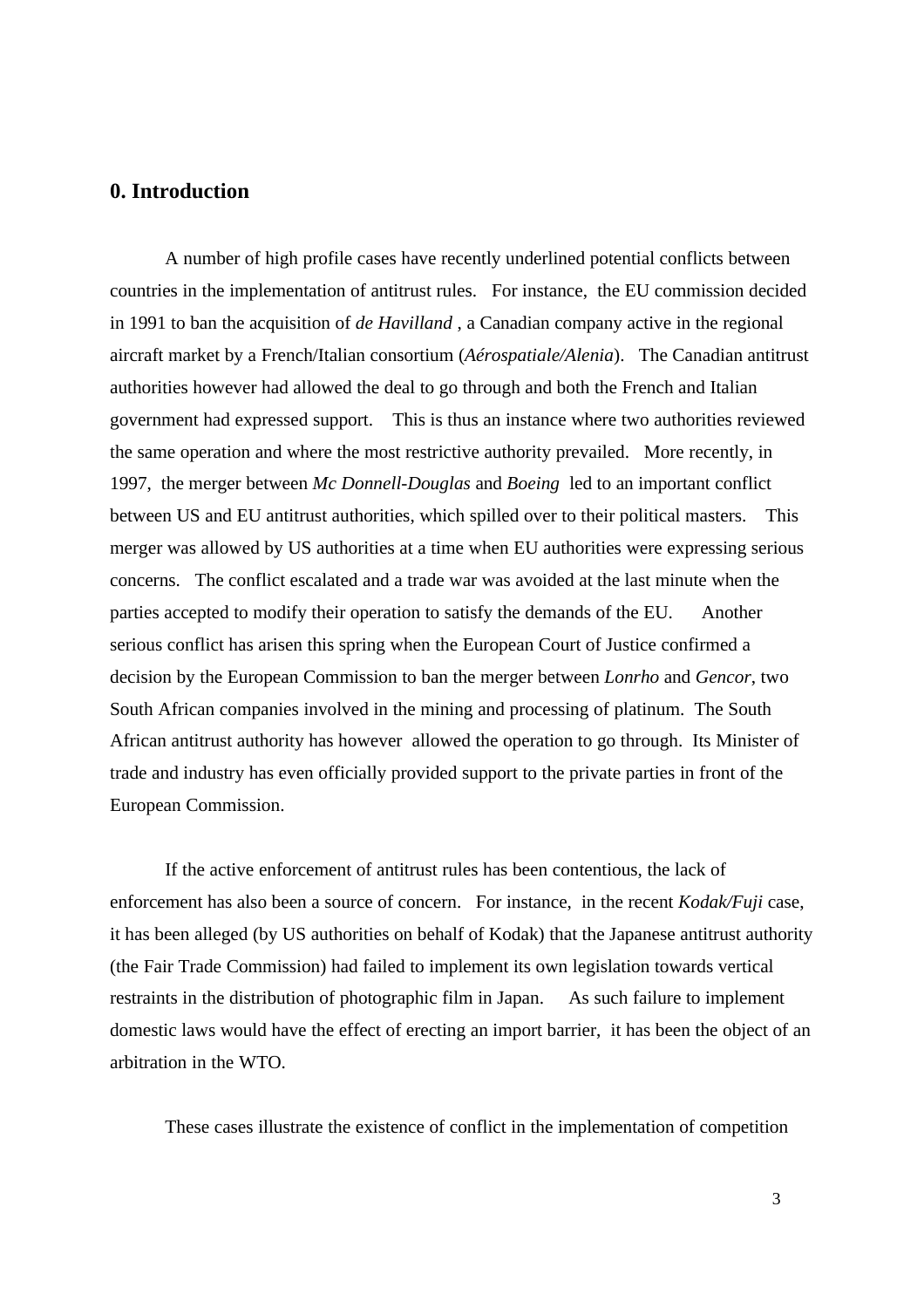policy among different jurisdictions and raise the issue of how such implementation should be organised. This question which had been much debated when merger control was (partially) centralised in the EU has again become the focus of attention among policy makers, partially in recognition of the fact that current attempts to reduce conflicts will not suffice  $<sup>1</sup>$ .</sup>

Most of the policy discussion has however focused on legal and institutional aspects. From an economic point of view, the organisation of international antitrust has been discussed (see for instance, Bacchetta et al., (1997) or Neven et al., (1994)) as an issue of institutional design, with a trade-off between centralised decision making at the level of a supra-national organisation, and delegated decision making to lower levels of government at the level of independent states. The terms of such trade-off have been widely discussed in public economics and applied to the area of antitrust (see for instance, Neven et al., (1994)).

 The benefits of centralisation usually consist primarily in the internalisation of economic spillovers across national boundaries. Indeed, independent regulators have an incentive to take into account the effects of anti-competitive practice only in so far as they take place within their own jurisdiction. Hence, if the geographical scope of the effects of an anticompetitive practice is not included in a particular jurisdiction, external effects will not be taken into account. A central agency, by contrast, will ensure that all the effects of a particular policy decision are taken into account and are not given differential consideration according to the country on whose citizens they happen to fall.

 However, centralisation also has costs, notably the risk of making regulatory policymakers more remote from the economies whose firms and consumers they influence by their actions. Accountability is another concern at the level of centralised agencies: regulators who are unaccountable do not necessarily pursue the objectives they have been assigned, but may simply use their discretion to favour particular interests (for reasons that may be innocent or sinister). This lack of accountability may in turn be due to one or more of several factors. First, citizens and voters may have less information about the operation of

-

<sup>&</sup>lt;sup>1</sup> Antitrust authorities have responded to the situation by entering into or upgrading bi-lateral co-operation agreements which are meant to reduce the scope for conflict by sharing information and providing incentive for building consensus (see for instance Montini (1998)). Karel Van Miert, the former competition commissioner has openly admitted that such arrangements are insufficient to handle situations like the *Boeing/Mc Donnell-Douglas* merger (EU Competition newsletter, 1998). There is also widespread recognition that current WTO rules are inadequate to handle the matter. See for instance Bacchetta et al. 1997 or Fox, 1997.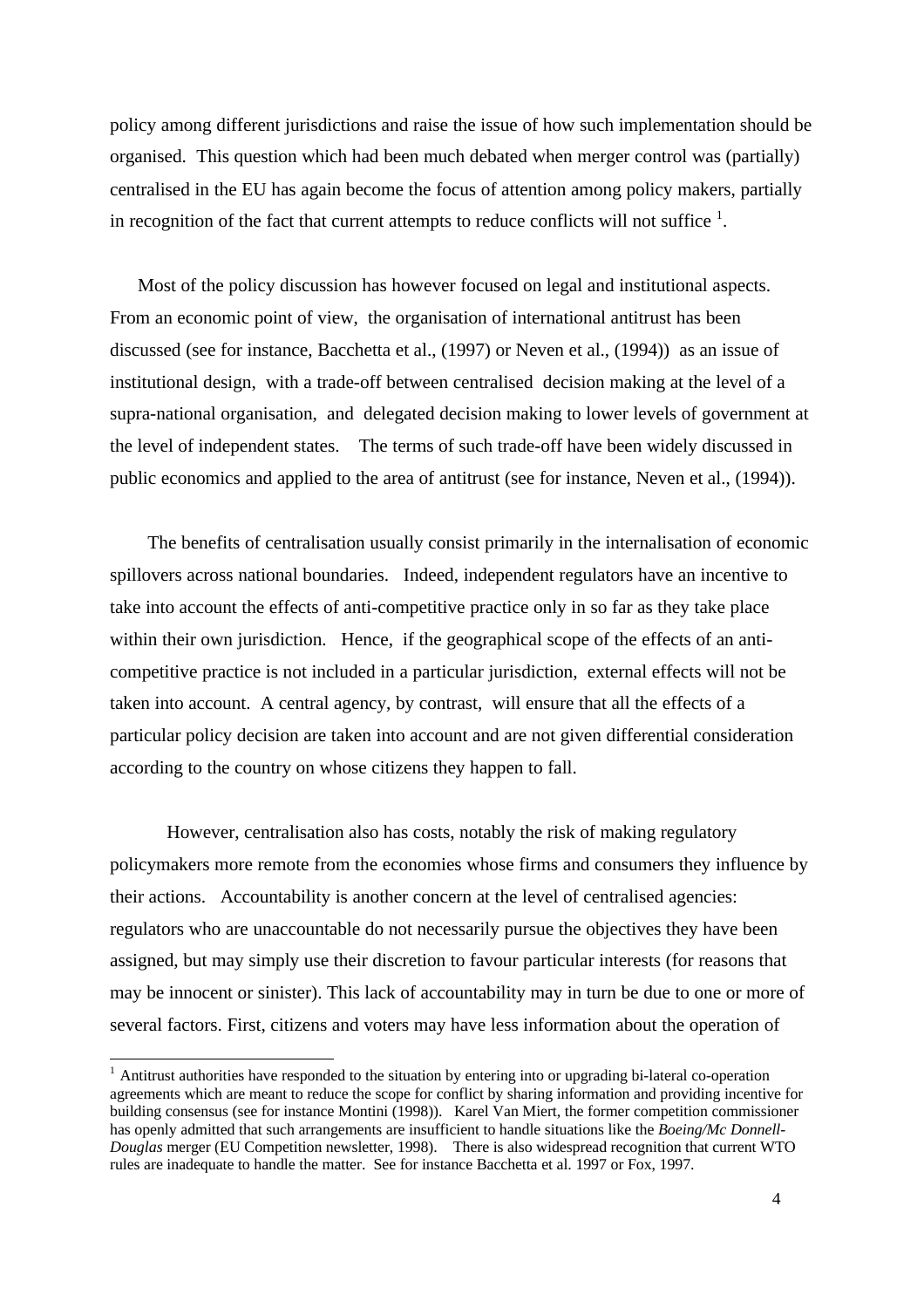centralised institutions than about those of their own country or region, so there may be less political pressure to ensure that these institutions function well. Secondly, even with adequate information, citizens and voters may have difficulty holding such institutions to account because this relies on concerted action among all those affected, which is much harder to achieve at a centralized level than for local or regional groups. Admittedly, intermediate levels of governments could sometimes substitute for voters and citizens and enhance the accountability of centralised agencies. For instance, the scrutiny of the EU Commission decisions by Members states is, at least in some areas, an important constraint on its decisions. Thirdly, holding centralized institutions to account is often difficult because it is hard to see how alternative policies would function; one of the advantages of decentralization is that "competition among regulators" provides some benchmark; it helps to reveal by comparison the strengths and shortcomings of any particular system or set of policies<sup>2</sup>. Hence, the political economy of central agencies differs in some important ways from that found at lower levels of government. The presumption that centralised agencies might be more prone to capture is actually at the core of the principle of subsidiarity.

 Overall, then, centralisation is most appropriate when externalities across countries are large relative to the risks of enhanced "capture" of centralised institutions. A discussion of international antitrust should thus consider both. Neither have been given much attention in the debate so far. This paper will consider the first aspect, namely the extent to which decentralised decision making will lead to inefficient decisions, because of external effects. We first review the existing literature on the matter.

# **1. External effects across jurisdictions – existing literature**

Head and Ries (1997) propose a model where jurisdiction is dependent on the location of firms headquarters. They consider international mergers with regulators which maximise welfare (consumers surplus and the share of profits accruing to domestic citizens) and take discrete decisions. They focus on type II errors (situation where a merger is not banned even though it would be by a central agency), which seems a priori surprising given that type II errors are likely to be the least concern in the presence of multiple jurisdictions. They

<sup>&</sup>lt;sup>2</sup> That is not to say, however, that competition between jurisdictions is always desirable – as it may exacerbate external effects (see below).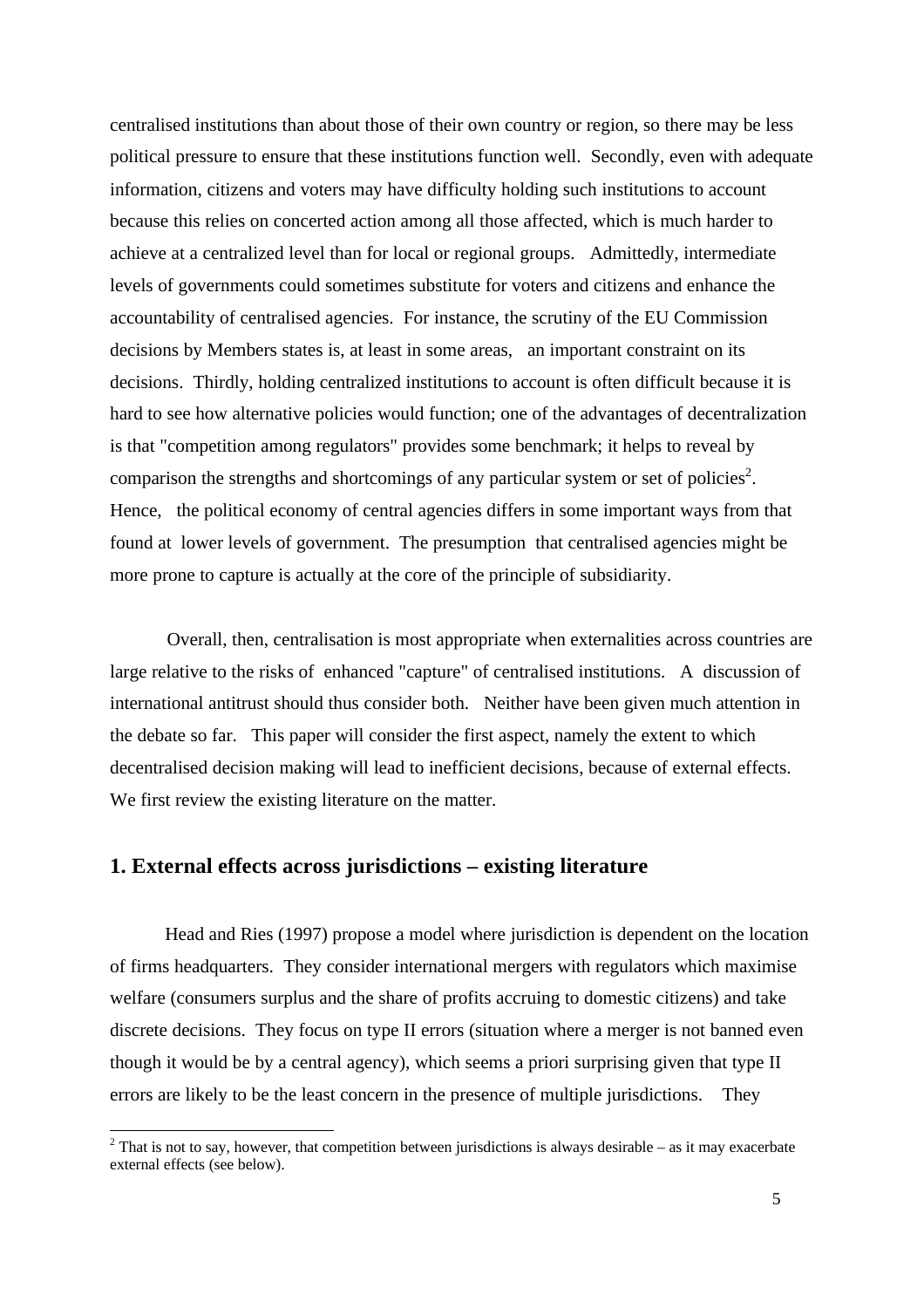confirm (proposition 1, p 1109) that if all countries affected by a merger have jurisdictions, no merger which reduces global welfare will be allowed (type II errors will be nil). They also show, considering mergers which increase price, that type II errors will arise when no country with jurisdiction represents a sufficient proportion of consumers so that it will want to block the merger. The intuition behind this result becomes straightforward if one considers an extreme case : consider two countries which each hosts one headquarter but no consumers – which are all concentrated in a third country. Clearly, the merger will not be blocked even though it should be (at least if it does not involve efficiency benefits – so that the merger is akin to a reduction in the number of firm  $-\hat{a}$  la Salant et al). More generally, it is clear that if firms are not located where the consumers are, type II errors may be large (under the allocation of jurisdiction assumed here). Notice however that this result is highly dependent on the objective function of the regulator (if he is not concerned about profit, all it takes is for one consumer to be located within a jurisdiction to reduce type II errors to zero).

Rather than assuming that regulators maximise welfare, Barros and Cabral (1994) adopt the framework of Farell and Shapiro (1990) and accordingly focus on the external effect of a merger (the effect on consumers and competitors). They are mostly concerned with a possible merger between domestic firms and wonder whether a decision by a national authority would be different from that of a global authority. They confirm the presumption discussed above namely that if a domestic economy is a reduced scale version of the broader area (specifically if the share of demand from the domestic economy is equal to its share of supply), decisions by domestic and global regulators will coincide. However, if the share of domestic demand exceeds the share of domestic supply, a domestic regulator will ban mergers that a global regulators would allow (type I errors will emerge). The reason is of course that consumers (in their model) are always hurt by the mergers whereas the competitors of the merging firms benefit. Facing a more than proportional representation of consumers, it is not a surprise that domestic regulators will be excessively strict. Of course, the reverse will be true as well : if the share of domestic supply exceeds the share of domestic demand in the broader area, a domestic regulator will allow mergers that a global regulators would ban (type II errors emerge).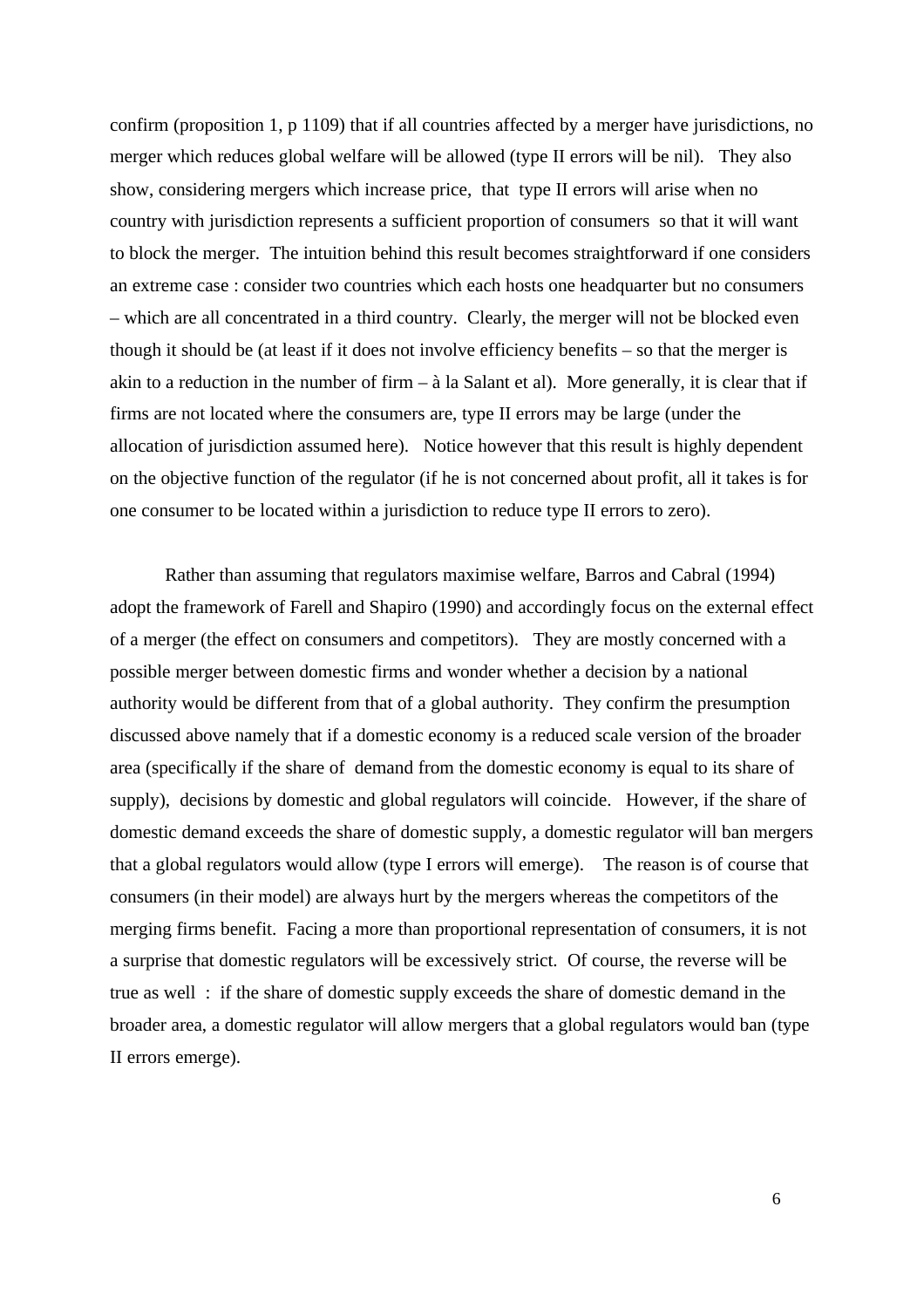To summarise, the existing literature<sup>3</sup> suggests that the existence of a distortion will depend on the distribution of gainers and losers within countries having jurisdiction relative to that prevailing in the broader area. This literature does not focus on the evaluation of different rules for the allocation of jurisdiction beyond the alternative of a global regulator versus one possible allocation of jurisdiction depending on the location of firm headquarters. The example of international conflicts discussed above however suggest that it may be useful to consider more complex allocations of jurisdictions. The outcome of decentralised decision making will indeed depend on the interaction between the independent regulators. That is, independent antitrust authorities will also compete through their decision. The strategic interactions between them will affect the final outcome but these interactions can also be constrained by particular "rules of competition".

In the existing literature, it is also assumed that the regulator maximise welfare or considers external effects. It would seem however that regulators interact with various constituencies in taking their decisions and it may be useful to model these interactions explicitly.

### **2. The international allocation of jurisdiction**

In the case of international antitrust, the main "rule" affecting competition between independent authorities is the rule governing the assertion of jurisdiction (see Neven and Mavroidis, 1999 for a discussion of the issue). Both the EU and the US now rely on the so called "effects doctrine" such that a country asserts jurisdiction when it is affected by a particular practice ; for instance, the EU has asserted jurisdiction on US producers gathered in an export cartel in the *Wood pulp* case because the effects of the cartels were felt in the Community. Recently, both the US and the EU have effectively extended the effects doctrine to include situation where effects are only felt by domestic producers and not by consumers. In 1992, the United States promulgated a "Restatement" of Guidelines on International Antitrust enforcement, in which a footnote (footnote 159) was deleted.<sup>4</sup> Up to this point in

-

 $3$  A number of papers have also formalised the implementation of competition policy and the competition between antitrust agencies in more specific contexts. Richardson (1997) and Horn and Levinsohn (1998) consider a two country framework and analyse how trade liberalisation will affect countries' incentives in implementing a competition policy through which they fix the number of firms.

<sup>4</sup> See Fox (1997) on this issue.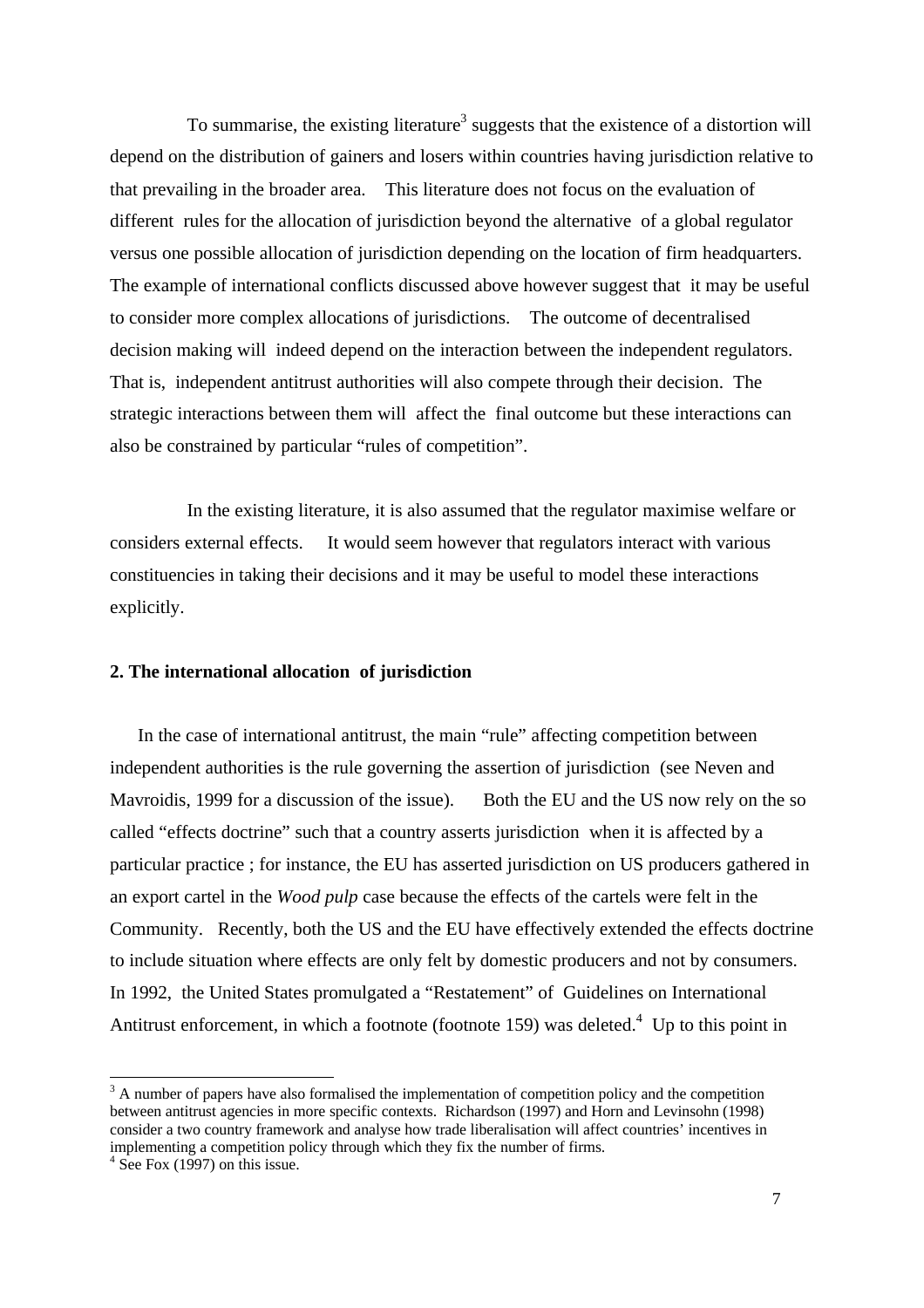time, the application of the US antitrust law was only applied when the interests of US consumers were at stake. It is now clear that these laws will also be applied when the interests of US firms are affected.

The decision by the EC Commission on the *Boeing/Mc Donnell-Douglass* merger is also revealing. In this case, the EU asserted jurisdiction, invoking as grounds, inter alia, the damage that such a merger would cause to the major EC producer (and competitor of the two merging firms) Airbus. One can also argue that the remedies imposed by the EU commission were only meant to protect the profits of Airbus. Indeed, the exclusive agreements that Boeing had concluded with US airlines, which had to be cancelled for the deal be allowed, would not affect the European Consumers but only the profits of Airbus.

Hence, it appears that in the current legal framework, independent jurisdiction can easily assert their authority. It will thus be particularly interesting to compare the outcomes arising from such a simultaneous assertion of jurisdiction to alternatives and in particular the allocation of sole jurisdiction to a central authority. In principle, it is unclear, how the different rules for the allocation of jurisdictions will affect the outcome. For instance, is it that the simultaneous assertion of jurisdiction will enhance or reduce the probability of a distortion in the presence of external effects ? (relative to the decision that would be taken by a single regulator having global jurisdiction – and assuming for the time being that all regulators have the same objective function). One would expect that the simultaneous assertion of jurisdictions would *reduce type II errors*, i.e. the possibility that a practice is allowed by all individual jurisdictions when it would not have been allowed by the global regulator, *but increase type I errors*, i.e. the possibility that a practice is banned by at least one individual jurisdiction when it would have been allowed by the global regulator.

In the following section, we build a stylised model of merger control and investigate how different rules to allocate jurisdictions will affect the outcome.

### **3. A stylised model of international merger control**

In this section, we investigate how different allocations of jurisdictions affect the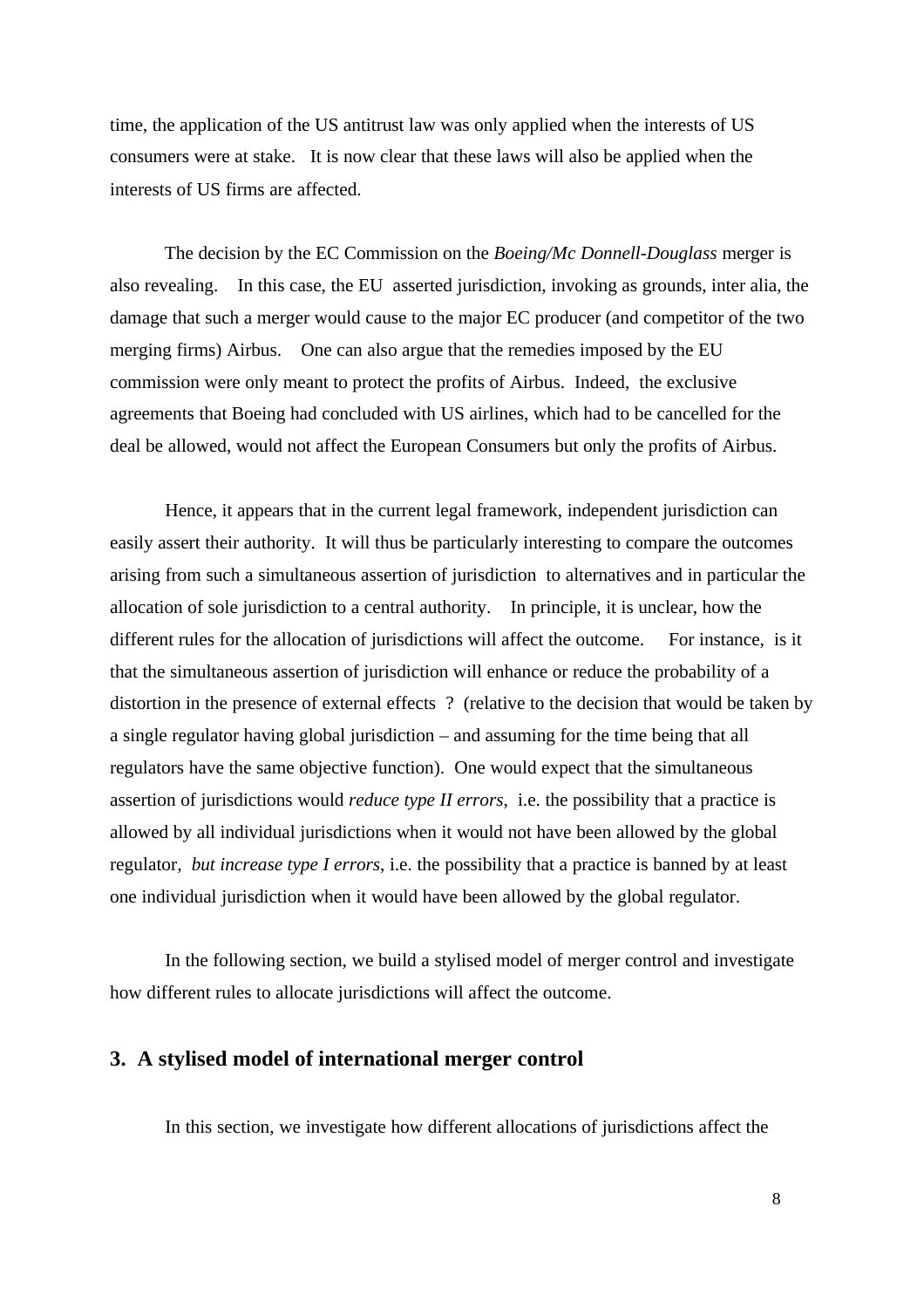outcome in a model of international merger control with external effects. The objective of this analysis is to evaluate the importance of the distortions that would arise in various alternative scenarios about the allocation of jurisdictions.

As mentioned above, the assumption that regulators simply maximise welfare (or consider external effects) is not satisfactory. It is however beyond the scope of this paper to build a model which represents the interactions between regulators and their constituencies<sup>5</sup>. In what follows, we thus build a stylised model of merger control which try to represent some essential features of the approach which is adopted by the main antitrust authorities.

In particular, we will assume that the authorities first define the relevant market and subsequently undertake an analysis of dominance. Such an approach is by now fairly standard in many jurisdictions and in particular in the main jurisdictions like the EU and the US. We will also assume that antitrust agencies simply carry out the task that they have been assigned. Since the implementation of the Merger guidelines in the EU, there has been a remarkable convergence between the EU and the US in the formal objective that is assigned to antitrust agencies towards mergers. The formal standard is such that a merger should not be allowed if it hurts consumers (and accordingly efficiency benefits should only be considered if they are so large that, because of cost reductions, the price to consumers will not increase). Such an approach is clearly articulated in the US merger guidelines and in article 2 (b) of the merger regulation. Accordingly, we will assume that antitrust authorities are only concerned about consumers and, rather mechanically, evaluate mergers relative to a concentration threshold.

Consider a world with two countries,  $i=1,2$  and a homogenous commodity. There is a collection of firms which can produce and sell in both countries. We can leave the competitive interactions between firms unspecified but simply assume that there is a pair of equilibrium price – one for each country - before the merger takes place.

Assume that there is merger task force in each country which evaluates mergers by first delineating the relevant market and subsequently deciding to allow or ban the merger on the basis of the market share of the merging parties in the relevant market. Specifically,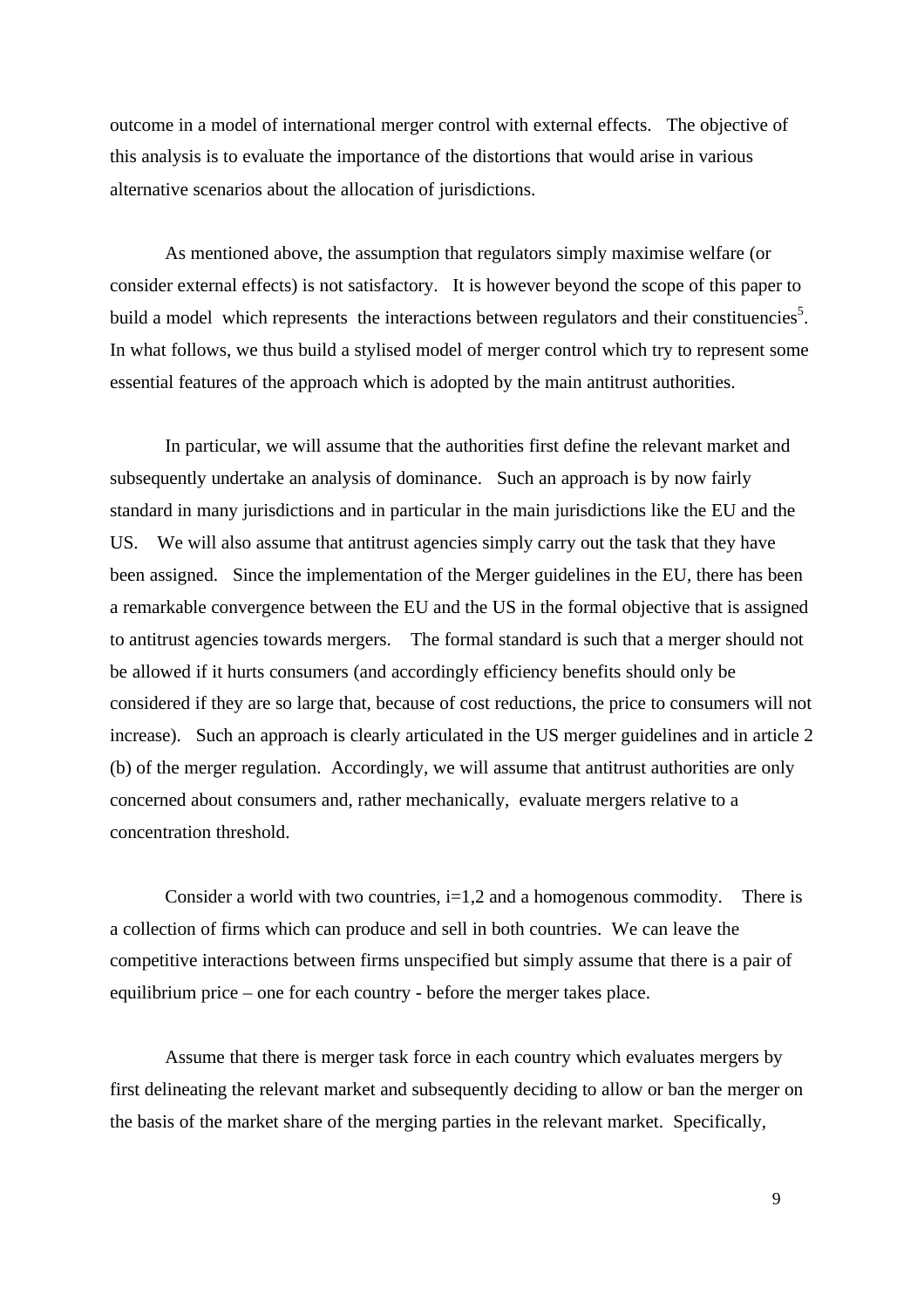assume the relevant is market is determined according the SSNIP test – i.e. by asking whether a hypothetical monopolist could increase price profitably by x % above the competitive level.

The extent to which a hypothetical monopolist who maximises profit would increase price by x % is inversely proportional to the elasticity of demand that it would face. We assimilate the profitable increase in price of the SSNIP test with the profit maximising increase in price. Hence, we assume that the relevant market can be determined by the elasticity of demand. If the elasticity of demand (evaluated at the competitive price- say  $\varepsilon_i$ ) is below some benchmark (say K), market i will be considered to be relevant for the sake of antitrust analysis.

We assume that the elasticity in market 1 is lower than that of market 2, i. e.  $\varepsilon_1 \leq \varepsilon_2$ , and that the difference in elasticity is associated with a difference in size (so that market 1 is larger). A demand model where these conditions are explicitly derived can be found in Neven and Röller (1999).

It is important to note that in this framework different antitrust authorities could take different views on the relevant market. In particular, when  $\varepsilon_1 < K < \varepsilon_2$ , the antitrust authority in the large market will decide that its own jurisdiction is a relevant market, whereas the antitrust authority in market 2 will decide that its own jurisdiction is too small (a hypothetical monopolist would not be able to profitably raise price) and hence will consider the combination of the two markets as the relevant market for the analysis of dominance.

With respect to the analysis of dominance, we assume the simplest possible rule namely that if the market share of the merging parties is higher than B, the merger is banned. Otherwise, it is allowed.

Consider a merger between two firms which have a market share MSi in country i and MS<sub>t</sub> in the overall market. In principle, there are four possible allocations of jurisdiction: either country could have sole jurisdiction, both countries could exercise jurisdictions

<sup>&</sup>lt;sup>5</sup> This is the subject of a companion paper (Neven and Röller, (1999))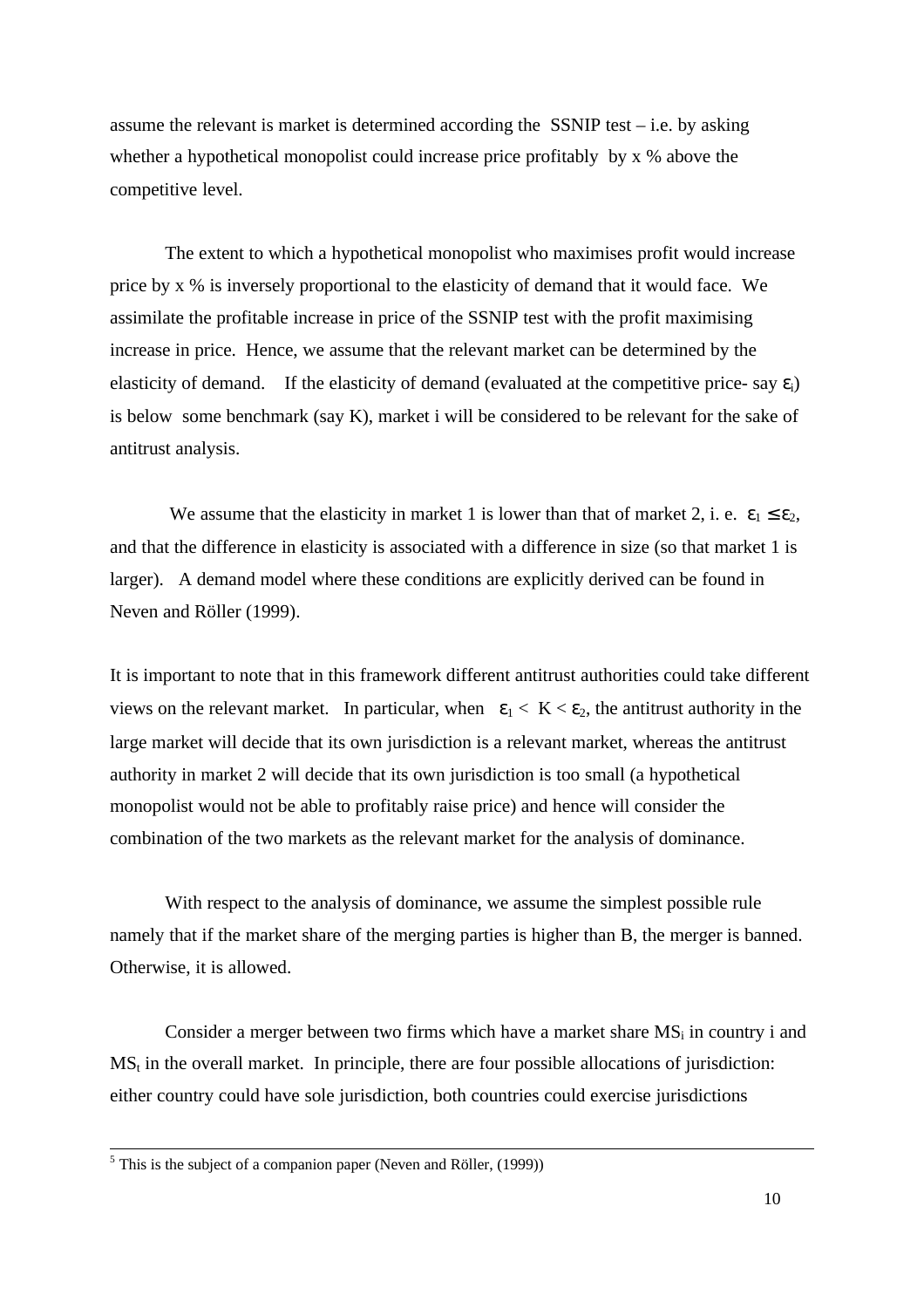simultaneously and finally a supra-national authority can have jurisdiction. As indicated above, individual countries can easily assert jurisdiction. Accordingly, we focus on the comparison between the simultaneous assertion of jurisdiction and the exercise of authority by a centralised agency.

We assume that when a merger is banned by a particular jurisdiction, it cannot take place in a reduced form in another jurisdiction. That is, we neglect the possibility of having partial deals or remedies for particular jurisdictions. This assumption tends to reinforce the importance of external effects across jurisdictions and the prospect for conflicts.

There are three distinct parameter ranges to consider for the distribution of market shares (i.e.  $MS_i < B$ , i = 1,2;  $MS_i > B$ , i=1,2;  $MS_i < B < MS_i$ ) and for the elasticities which delineate the relevant market  $(\epsilon_1 > K, \epsilon_1 < \epsilon_2 < K$  and  $\epsilon_1 < K < \epsilon_2$ ). Hence there are nine distinct ranges of parameter.

*Remark 1* : If  $MS_i < B$ ,  $i = 1,2$ , or  $MS_i > B$ ,  $i = 1,2$ , then the allocation of jurisdiction does not matter. Furthermore, there is no conflict.

The reason is straightforward. If the market share of the merging firms exceeds (falls short) of the threshold in both market, then it will also exceed (fall short of) the threshold for the overall market ( $MS_t$  will be on the same side of the threshold as in the individual markets). Hence, whatever the market definition adopted by the authority in charge, the decision will be the same. For six cases (out of 9), the allocation does not matter. There are three cases left to consider.

*Remark 2*: If  $\varepsilon_1 > K$ , (and  $MS_i < B < MS_i$ ) then the allocation of jurisdiction does not matter. Furthermore, there is no conflict.

The reason is as follows. Whenever  $\varepsilon_1 > K$ , then a competition authority in market 1 (the large market) will conclude that the relevant market is the combination of both markets.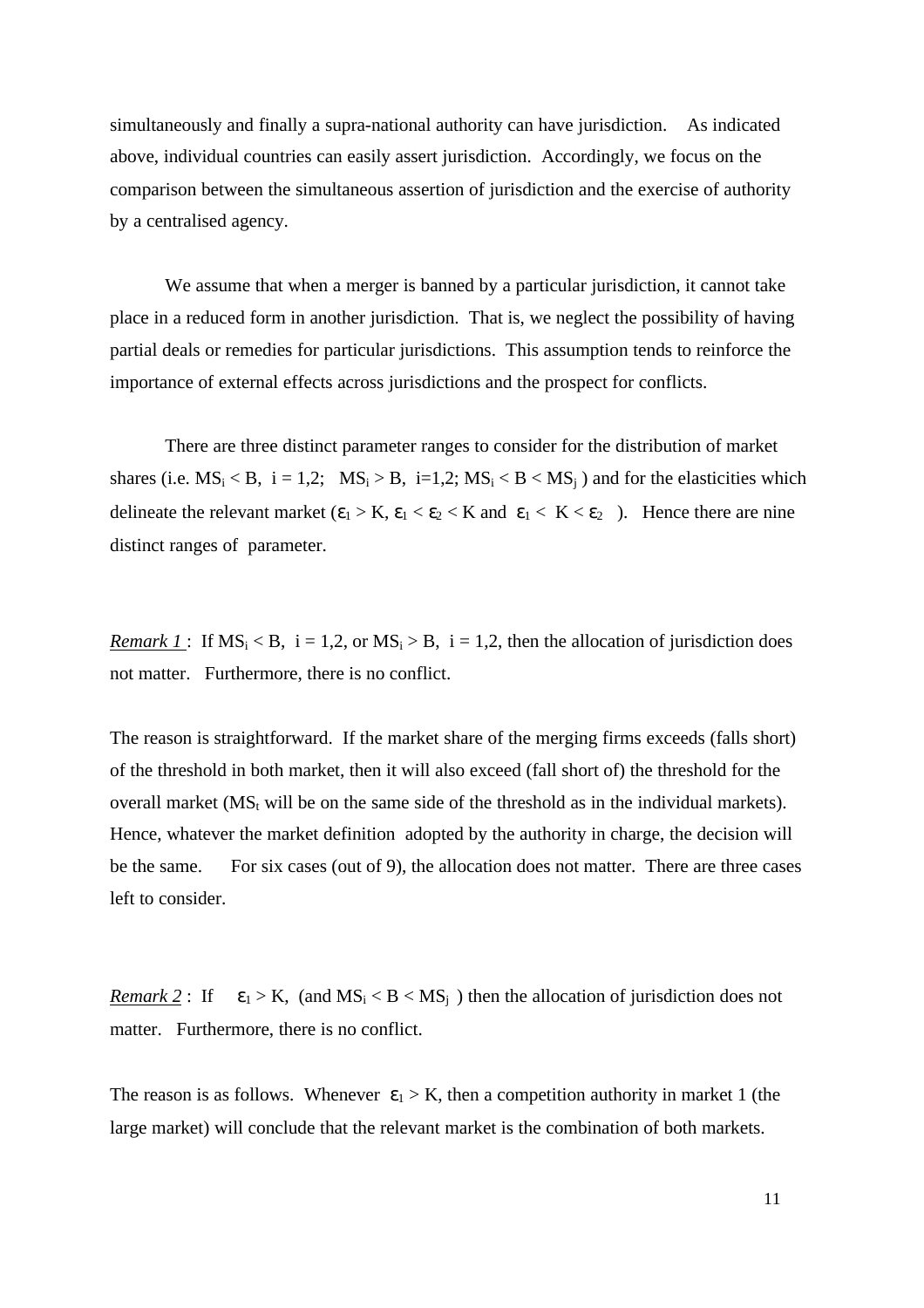Given that  $\epsilon_1 \leq \epsilon_2$ , the competition authority in the small country will reach the same conclusion. As a consequence, both authorities, as well as a supra-national authority will consider  $MS_t$  in the analysis of dominance.

When the relevant market is broad, the jurisdiction can actually be allocated to any country which belongs to the relevant market. The intuition behind this observation is that any subset of a relevant market is, from a competition point of view, a reduced scale version of the broader market.

Hence, it appears that contrary to received wisdom, "global" industries are not those where the conflict between jurisdiction should arise! The fact that conflicts actually often arise in such industries must then be associated with the pursuit of objectives that antitrust authorities are not supposed to pursue (in the model as well as according to their statutes at least for the US and the EU). Conflict across jurisdictions may be essentially a matter arising from the political economy of implementation and not from external effects.

There are thus two cases left to consider. First, the case where  $\varepsilon_1 < \varepsilon_2 < K$  (and  $MS_i$ )  $< B < MS<sub>i</sub>$ ) such that both antitrust authorities would conclude that their own jurisdiction is a relevant market and the case where  $\varepsilon_1 < K < \varepsilon_2$  (and  $MS_i < B < MS_i$ ) such that there will be a conflict over market definition.

*Remark 3*: If  $\varepsilon_1 < \varepsilon_2 < K$ , and  $MS_i < B < MS_i$ , the allocation of jurisdiction does not matter. Furthermore, there is always conflict.

In this case, both national authorities (as well as a centralised agency) would recognise that each country is a separate relevant market and take a decision on the basis of dominance in its own market. One authority will always ban the merger (leading to a conflict across countries). Under a simultaneous assertion of jurisdiction, the merger will thus be banned. This outcome will also emerge if jurisdiction is given to a centralised authority (which by assumption could not take separate decisions across relevant markets).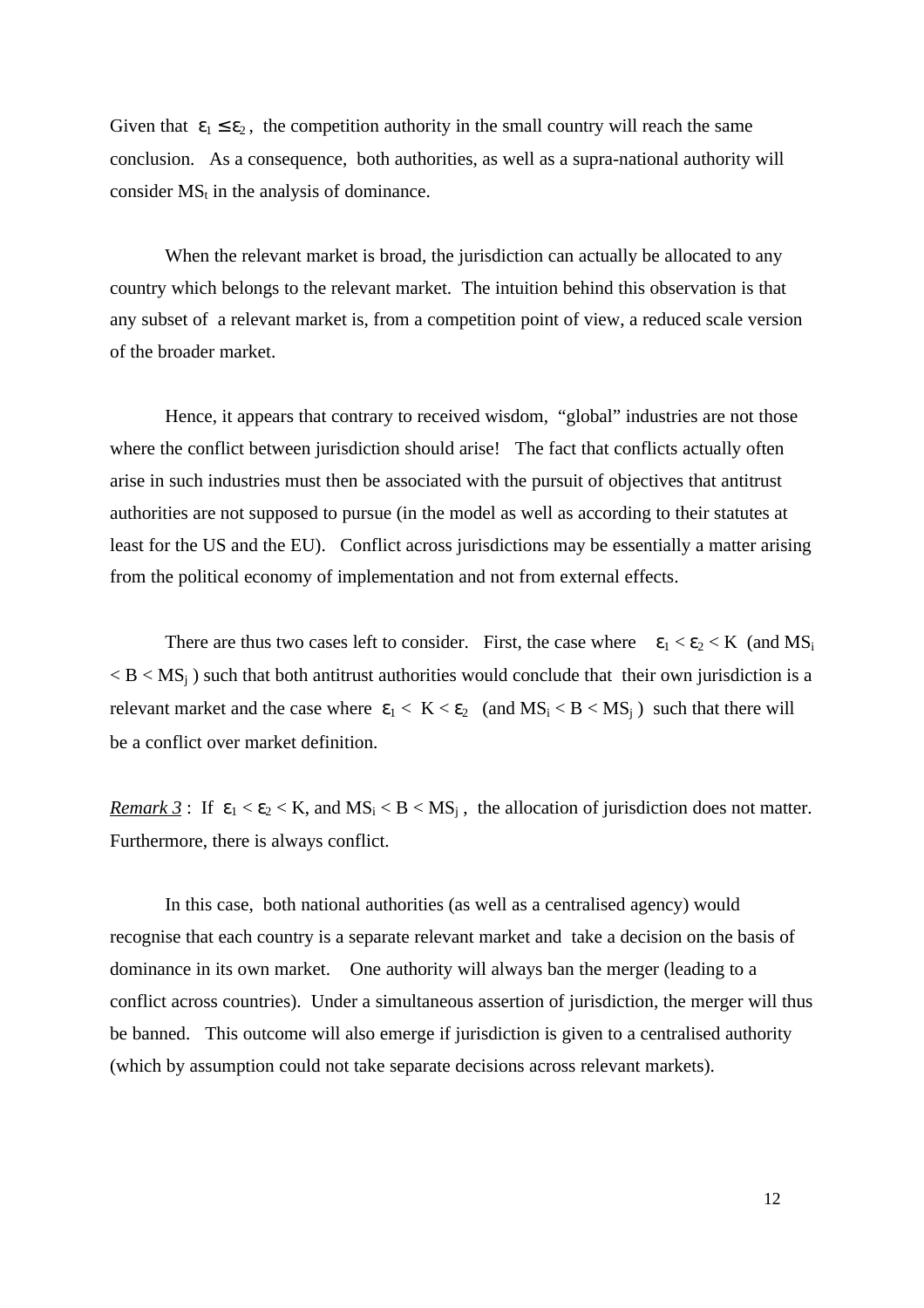We now consider the last case  $(\epsilon_1 < K < \epsilon_2$  and  $MS_i < B < MS_i$ ) where there is a conflict over the definition of the relevant market such that the authority in market 1 considers its own market as relevant, whereas the authority in market 2 considers the combination of the two markets as relevant. In this case, the existence of conflict will depend on the actual distribution of market shares in the two countries. The type and likelihood of conflict that may arise and its consequences for institution design are further analysed in Neven and Röller (1999). Regarding the allocation of jurisdiction, the following conclusion can be drawn.

*Remark 4* : If  $\varepsilon_1 < K < \varepsilon_2$  and  $MS_i < B < MS_i$ , the allocation of jurisdiction does not matter if the centralised agency initiates the process of market definition from the large country. If the process of market definition starts from the smaller country, the allocation of jurisdiction *may* matter.

Whenever a centralised agency initiates market definition from the large country, it will evaluate dominance both in the large country and in the broader area. Hence, the outcome will coincide with the simultaneous assertion of jurisdiction. Furthermore, as shown in Neven and Röller (1999), conflict between national authorities will arise depending on the distribution of market shares. Of course, in the absence of conflict, the allocation of jurisdiction will not matter. In the presence of conflict, if the central agency initiates market definition from the small country, it will take the same decision as country 2. Then, there is some parameter range for which the merger would be allowed (by the centralised agency and country 2 – but not by country 1) and hence where the outcome under a centralised decision making will differ from that arising under a simultaneous assertion of jurisdiction. This precise conditions under which jurisdiction matters are derived in Neven and Röller (1999).

# **4. Conclusion**

In this paper, we consider the organisation of international antitrust as an issue of institutional design which involves a trade-off between an inadequate internalisation of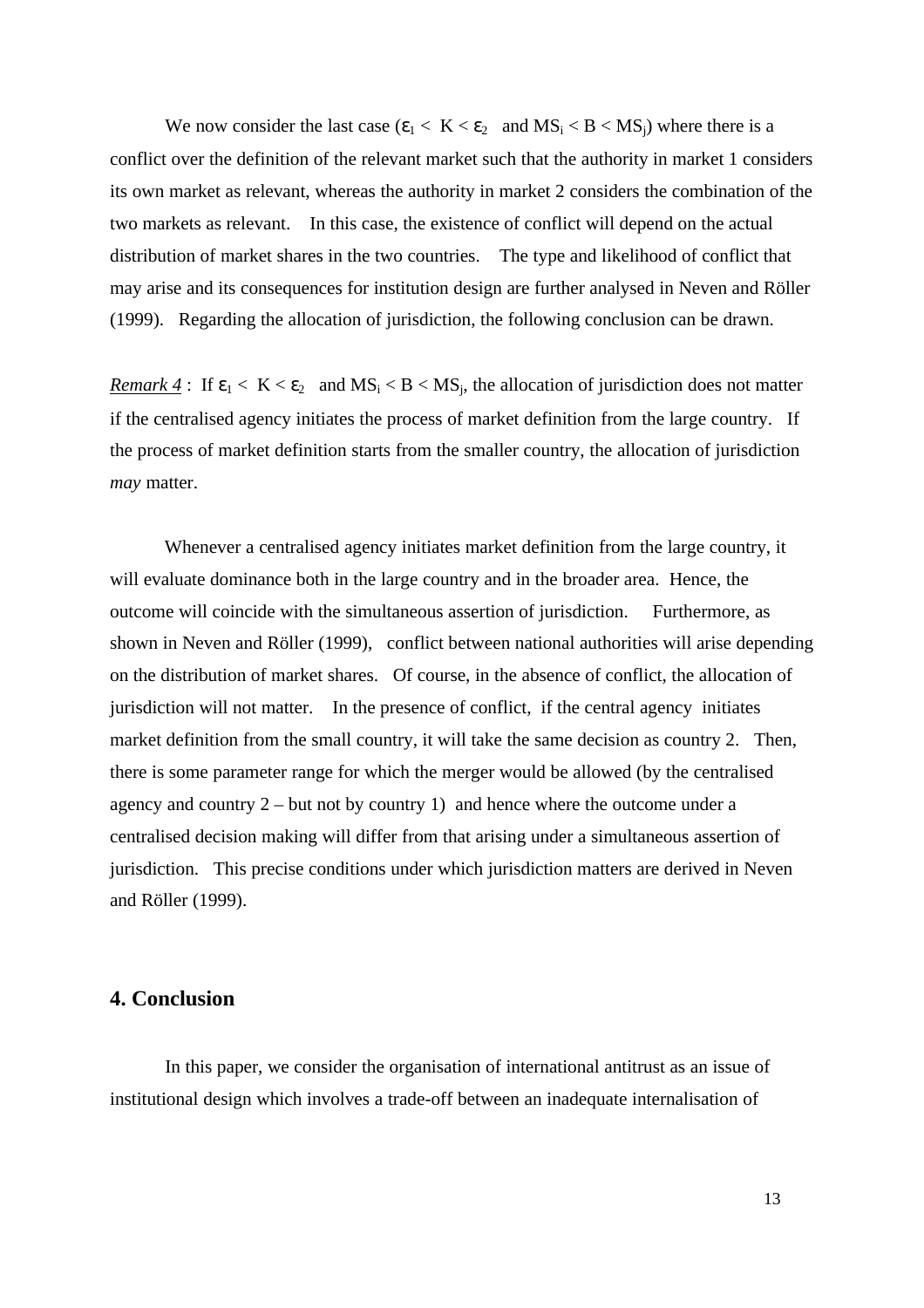external effects across jurisdictions and the risk of capture in a centralised agency. We focus on the first element of the trade-off and on merger control.

The existing literature has considered potential distortions arising from decentralised implementation of merger control and has highlighted the role of the distribution of gainers and losers within the countries having jurisdiction relative to that prevailing in the broader area. Against this background, we first observe that the current framework of public international law allows for wide discretion in the assertion of jurisdiction. We then consider a stylised model of international merger control which attempts to capture the essential features of the objectives being pursued and of the procedures being implemented in the major jurisdictions.

We observe that in our framework, the allocation of jurisdiction matters surprisingly little for the final outcome. In particular, the simultaneous assertion of jurisdiction and a decision by a central agency will almost always lead to the same outcome. We also find the scope for conflict maybe smaller than what has been highlighted in the literature so far. We observe that when there is no issue about the allocation of profits, much of the scope for conflict disappears. In particular, when the relevant market encompasses all jurisdictions concerned, as would be the case in "global" industries, conflict will only arise if antitrust agencies pursue objectives that they are not supposed to pursue.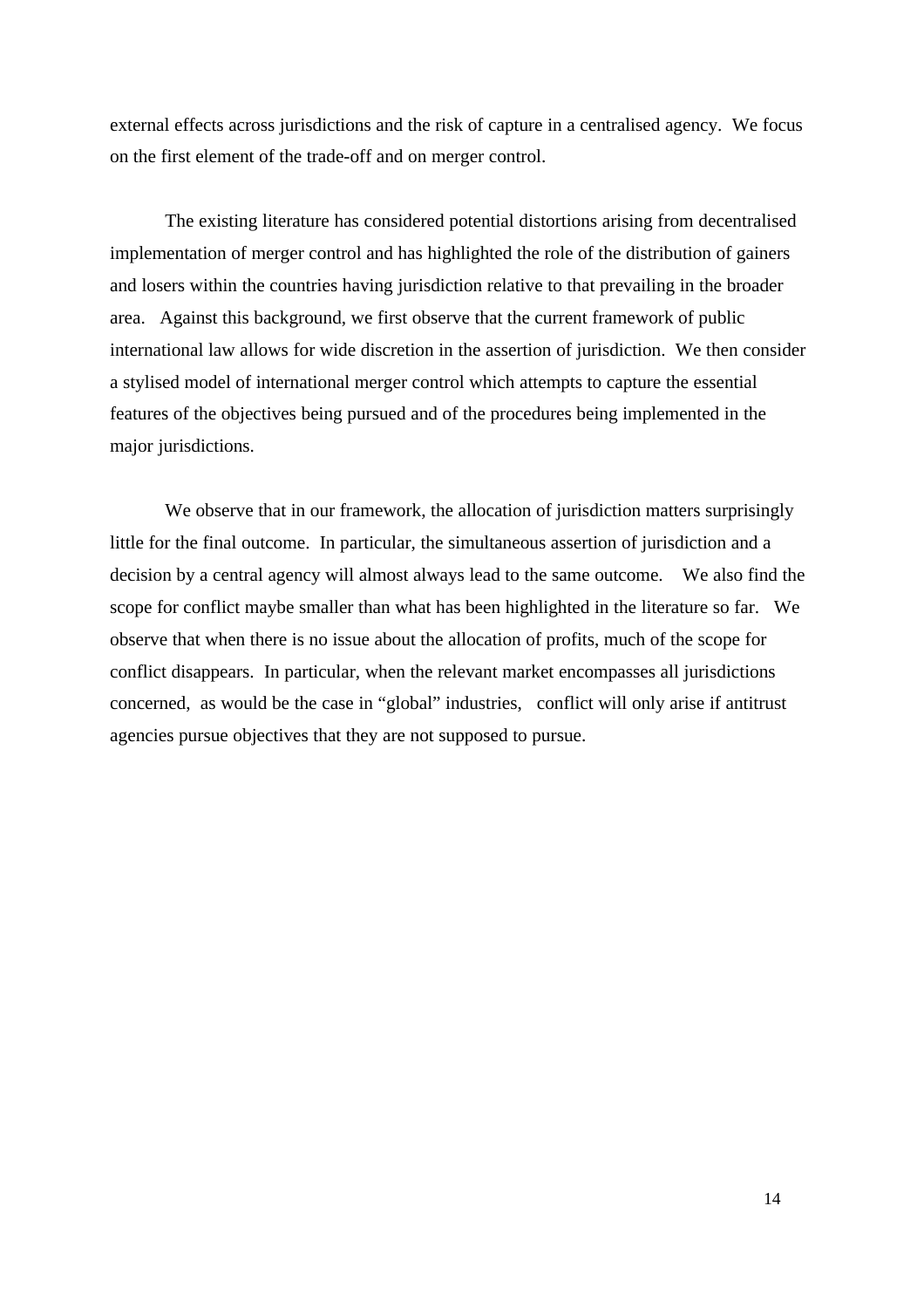# **Bibliography**

Bacchetta, M., H. Horn and P: Mavroidis, (1997), Do negative spillovers from nationally pursued competition policies provide a case for multilateral competition rules, mimeo, WTO, Geneva.

Barros, P. and L. Cabral, (1994), Merger policy in open economies, European Economic Review, 38, 1041-1055

Farell, J. and C. Shapiro, (1990), Horizontal mergers: An equilibrium analysis, American Economic Review, March, 107-126

Fox, E., (1998), International antitrust : against minimum rules; for cosmopolitan principles, The Antitrust Bulletin, Spring, 5-13

Head, K. and J. Ries, (1997), International mergers and welfare under decentralised competition policy, Canadian Journal of Economics, XXX, 4b, 1104- 1123

Horn, H. and J. Levinsohn, (1998), Merger policies and trade liberalisation, mimeo, WTO, Geneva

Mavroidis, P. and D. Neven, (1999), Some reflections on extraterritoriality in international economic law. A law and economic analyis, Mélanges offerts à Michel Waelbroeck, Vol 1 International Law, Presse Universitaire de Bruxelles, Brussels

Montini, M., (1998), Globalisation and international antitrust cooperation, mimeo, University of Sienna.

Neven, D., R. Nuttal and P. Seabright, (1994), Merger in daylight. The economics and politics of merger control in the EC, CEPR, London.